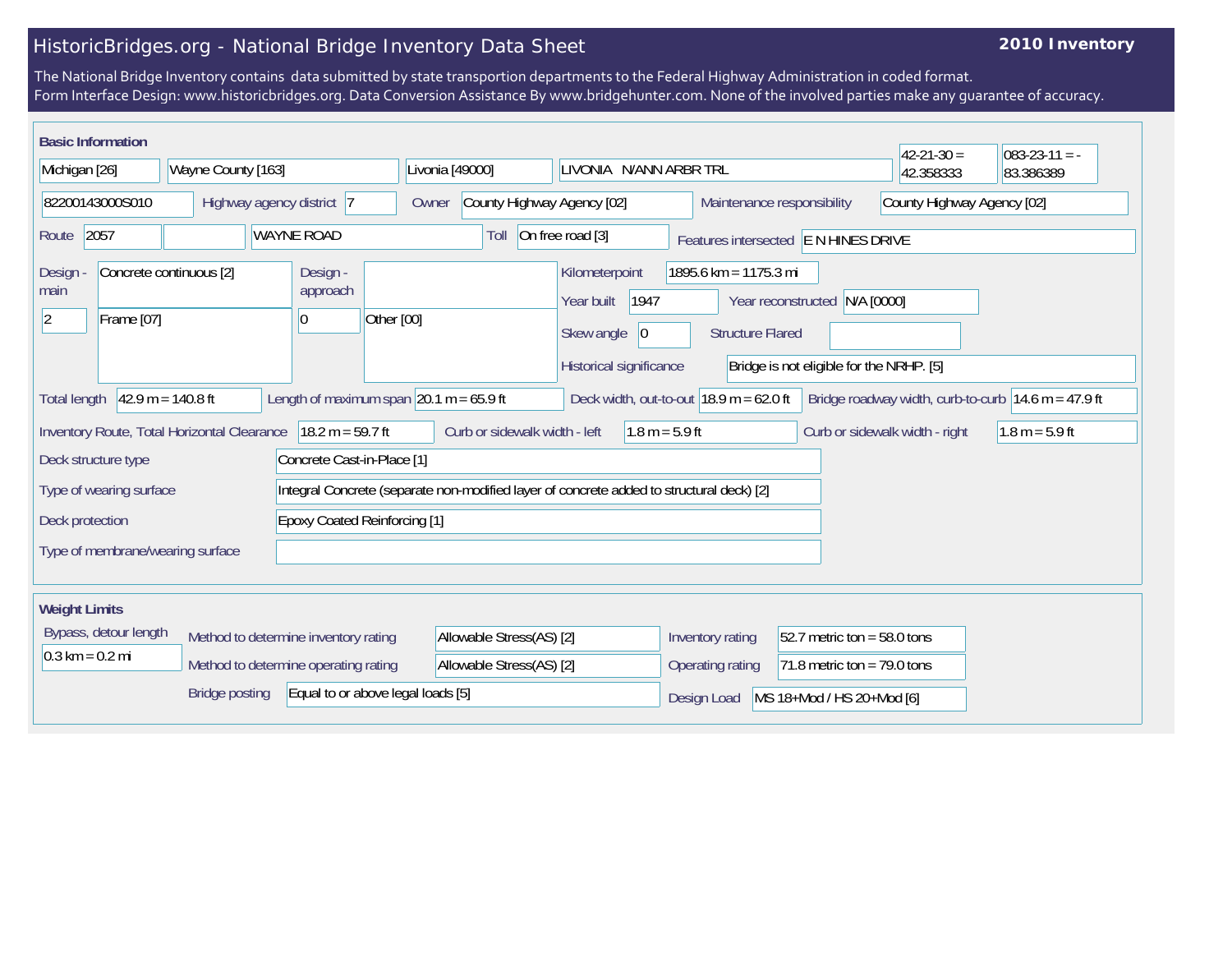| <b>Functional Details</b><br>Average daily truck traffi 5<br>Average Daily Traffic<br>27486                                                             | Year 1997<br>%                                    | Future average daily traffic                     | 2015<br>26754<br>Year                                 |  |  |  |  |  |
|---------------------------------------------------------------------------------------------------------------------------------------------------------|---------------------------------------------------|--------------------------------------------------|-------------------------------------------------------|--|--|--|--|--|
| Road classification<br>Other Principal Arterial (Urban) [14]                                                                                            | Lanes on structure $ 4$                           |                                                  | Approach roadway width<br>$18.2 m = 59.7 ft$          |  |  |  |  |  |
| Type of service on bridge Highway-pedestrian [5]<br>Direction of traffic 2 - way traffic [2]<br>Bridge median                                           |                                                   |                                                  |                                                       |  |  |  |  |  |
| Parallel structure designation<br>No parallel structure exists. [N]                                                                                     |                                                   |                                                  |                                                       |  |  |  |  |  |
| Type of service under bridge<br>Highway-waterway [6]                                                                                                    | Navigation control<br>Lanes under structure<br> 2 |                                                  |                                                       |  |  |  |  |  |
| Navigation horizontal clearance $ 0 = N/A$<br>Navigation vertical clearanc<br>$0 = N/A$                                                                 |                                                   |                                                  |                                                       |  |  |  |  |  |
| Minimum navigation vertical clearance, vertical lift bridge                                                                                             |                                                   | Minimum vertical clearance over bridge roadway   | 99.99 m = $328.1$ ft                                  |  |  |  |  |  |
| Minimum lateral underclearance reference feature Highway beneath structure [H]                                                                          |                                                   |                                                  |                                                       |  |  |  |  |  |
| Minimum lateral underclearance on right $6.3$ m = 20.7 ft                                                                                               |                                                   | Minimum lateral underclearance on left $0 = N/A$ |                                                       |  |  |  |  |  |
| Minimum vertical underclearance reference feature Highway beneath structure [H]<br>Minimum Vertical Underclearance $ 4.19 \text{ m} = 13.7 \text{ ft} $ |                                                   |                                                  |                                                       |  |  |  |  |  |
| Appraisal ratings - underclearances Basically intolerable requiring high priority of corrrective action [3]                                             |                                                   |                                                  |                                                       |  |  |  |  |  |
| <b>Repair and Replacement Plans</b>                                                                                                                     |                                                   |                                                  |                                                       |  |  |  |  |  |
| Type of work to be performed<br>Work done by                                                                                                            |                                                   |                                                  |                                                       |  |  |  |  |  |
|                                                                                                                                                         | Bridge improvement cost                           | Roadway improvement cost                         |                                                       |  |  |  |  |  |
|                                                                                                                                                         | Length of structure improvement                   |                                                  | Total project cost                                    |  |  |  |  |  |
|                                                                                                                                                         | Year of improvement cost estimate                 |                                                  |                                                       |  |  |  |  |  |
|                                                                                                                                                         | Border bridge - state                             |                                                  | Border bridge - percent responsibility of other state |  |  |  |  |  |
|                                                                                                                                                         | Border bridge - structure number                  |                                                  |                                                       |  |  |  |  |  |